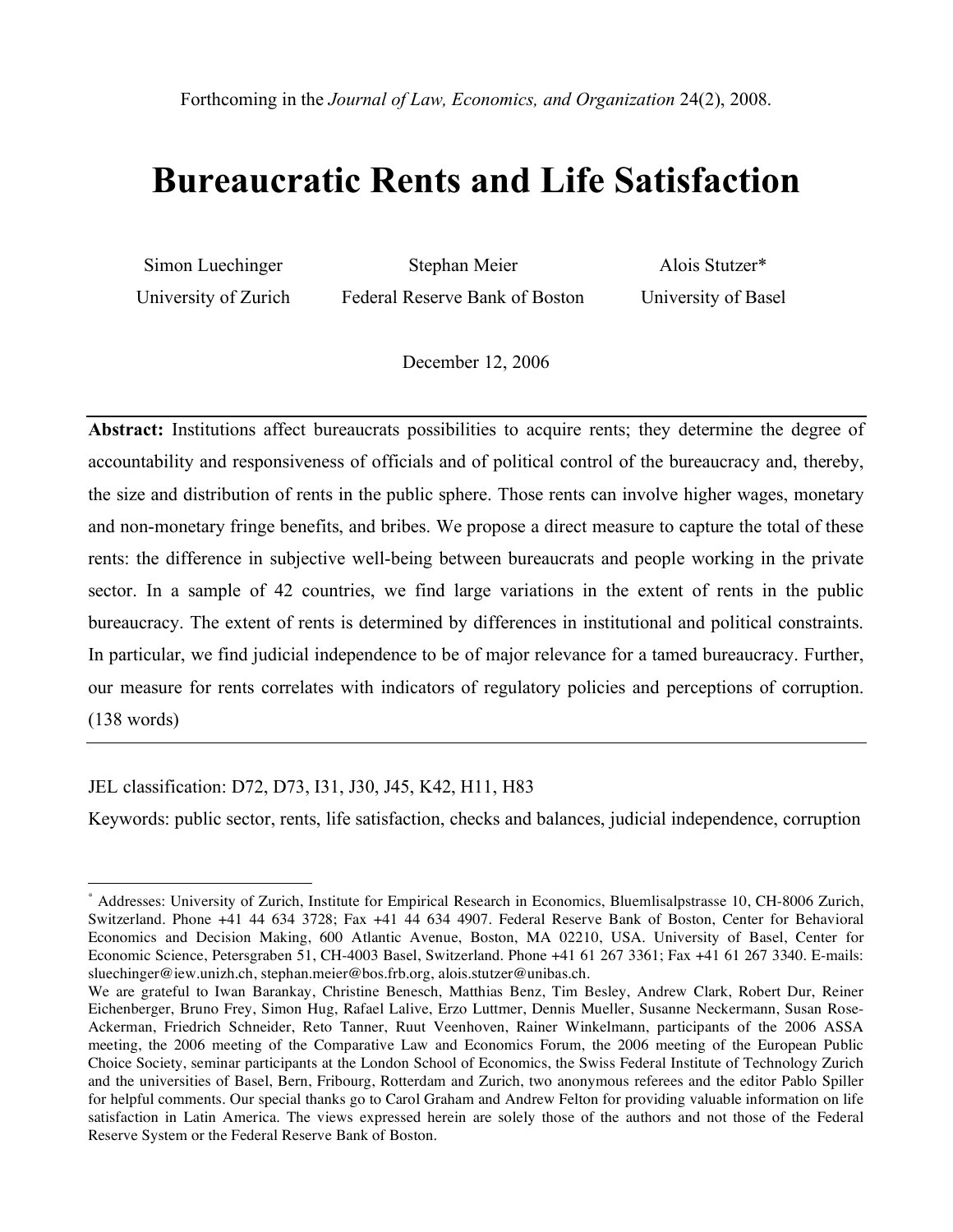#### **1. Introduction**

According to a political economics view, the extent to which government employees can acquire rents and protect them against dissipation is essentially determined by the institutional environment. Institutions affect the accountability and responsiveness of officials to citizens and interest groups and, thus, determine the size of the rents created. Further, institutions influence the degree of political control of public bureaucrats and, thus, the distribution of rents within the public sphere.

In order to understand the restrictions to rent-seeking of government sector employees, direct measures of rents are desirable. Rents, or utility premiums of government sector workers relative to private sector workers, can consist of wage differentials, monetary fringe benefits, non-monetary job amenities, and possibilities for extracting bribes. Approaches based on wage differentials cannot capture all those benefits, or are not applicable, because they start from a competitive equilibrium without rents; they offer no guidance in interpreting any wage differential, either in terms of a rent or compensation. Job queues potentially capture the total rent, but only for the marginal position and if government jobs are not allocated by cronyism. Setting reported bureaucratic corruption equal to rents is not appropriate either, because it is not clear whether corruption leads to *extra* benefits for public employees.

This paper pursues two goals: (1) As a direct measure for bureaucratic rents, we propose the difference in subjective well-being between public and private sector employees of a country. If bureaucrats report higher life satisfaction, this differential is interpreted as a utility premium, or simply a rent. It is argued that employees in the government sector benefit from higher rents in countries where there is a larger positive gap in reported life satisfaction, *ceteris paribus*. In contrast to previous approaches for measuring rents, our approach has the advantage of measuring the total net utility differential between people working in the government and the private sector. (2) We analyze the conditions determining the rents in the public bureaucracy in a cross-section of 25 European and 17 Latin American countries. The life satisfaction differentials between privately and publicly employed people are related to institutional and political factors that are proposed as effective controls, guaranteeing efficiency in the

1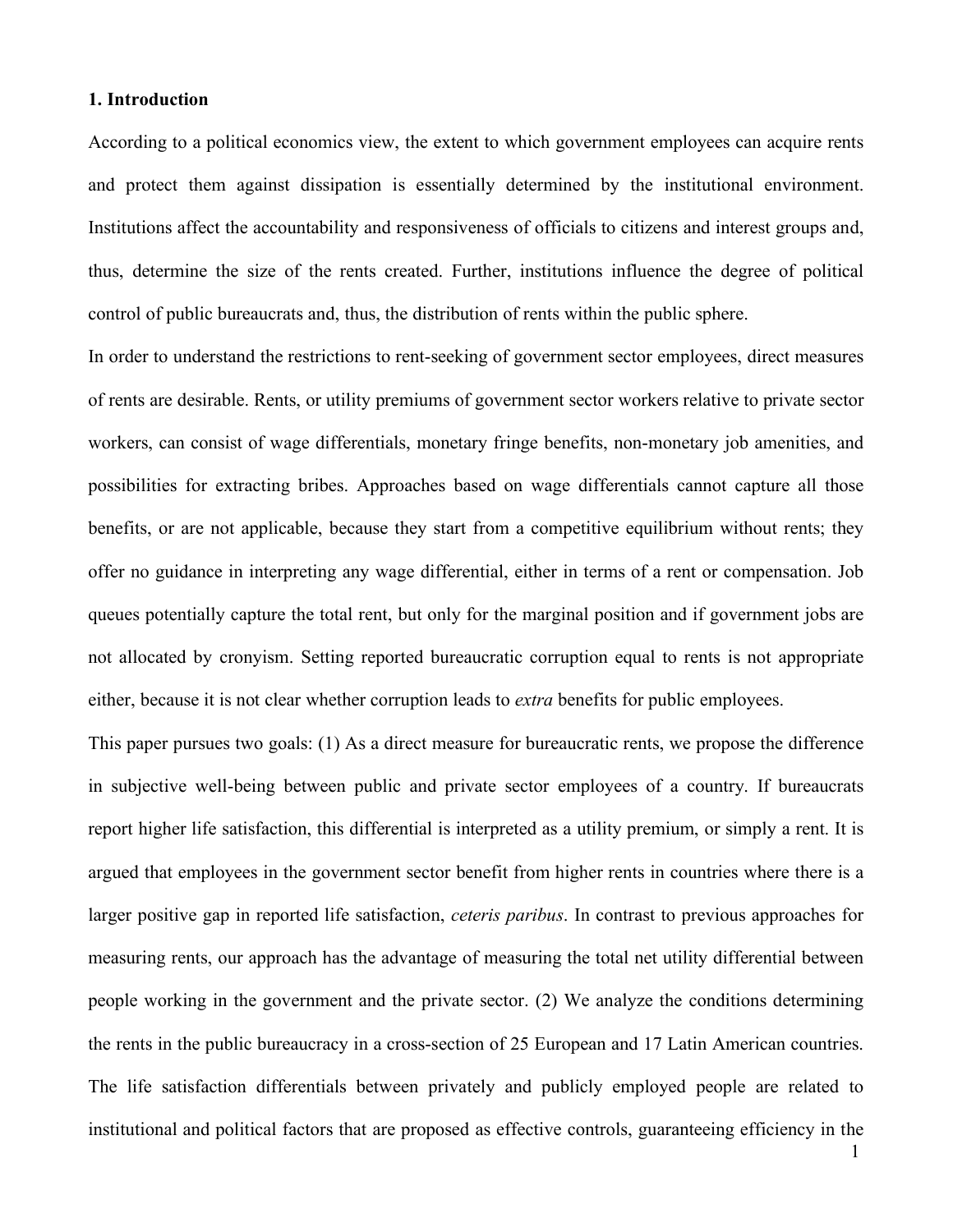government sector. In particular, we study empirically (i) political control when the interests of the legislature and the executive are aligned, (ii) the role of an independent judiciary, (iii) the relation to specific policies, and (iv) whether rents are appropriated via corruption.

Section 2 sketches various theories explaining the existence of rents in the government sector. Section 3 introduces our measure for capturing rents. Section 4 presents the empirical analysis and section 5 offers concluding remarks.

## **2. Theories of Bureaucratic Rents**

Rent-seeking activities aim at securing private benefits through state activities. Though individually rational, rent seeking is socially wasteful. Investments in the rent-seeking contest divert resources from their productive use and the resulting regulations induce market distortions. Rent-seeking activities affect the wealth distribution *within* the private sector, but are also expected to reduce the level of welfare in the private sector overall. Winners of the rent-seeking contest and their employees might be better off, but the unsuccessful contestants and the unorganized citizens lose. Rent-seeking activities also lead to a redistribution *between* the private and the government sector. We focus on this latter aspect of rent-seeking. Investments in rent-seeking by interest groups can take the form of campaign contributions, hiring the relatives of officials, employing the officials themselves upon retirement or bribes. Therefore, elected officials and bureaucrats are beneficiaries of rent-seeking activities.

Bureaucrats play an important role on the supply side of the political market for rent-creating government interventions. On the one hand, bureaus have substantial policy-implementing authority, making them a worthwhile target for rent-seeking activities. On the other hand, the policies resulting from the rent-seeking process, even if brokered by elected officials, create valuable property rights. Bureaucrats can extract part of the created rents, insofar as they have discretion over the provision of these property rights. Rents of government employees thus depend (i) on the extent to which rents are transferred from the private to the public sphere, and (ii) how they are shared between politicians and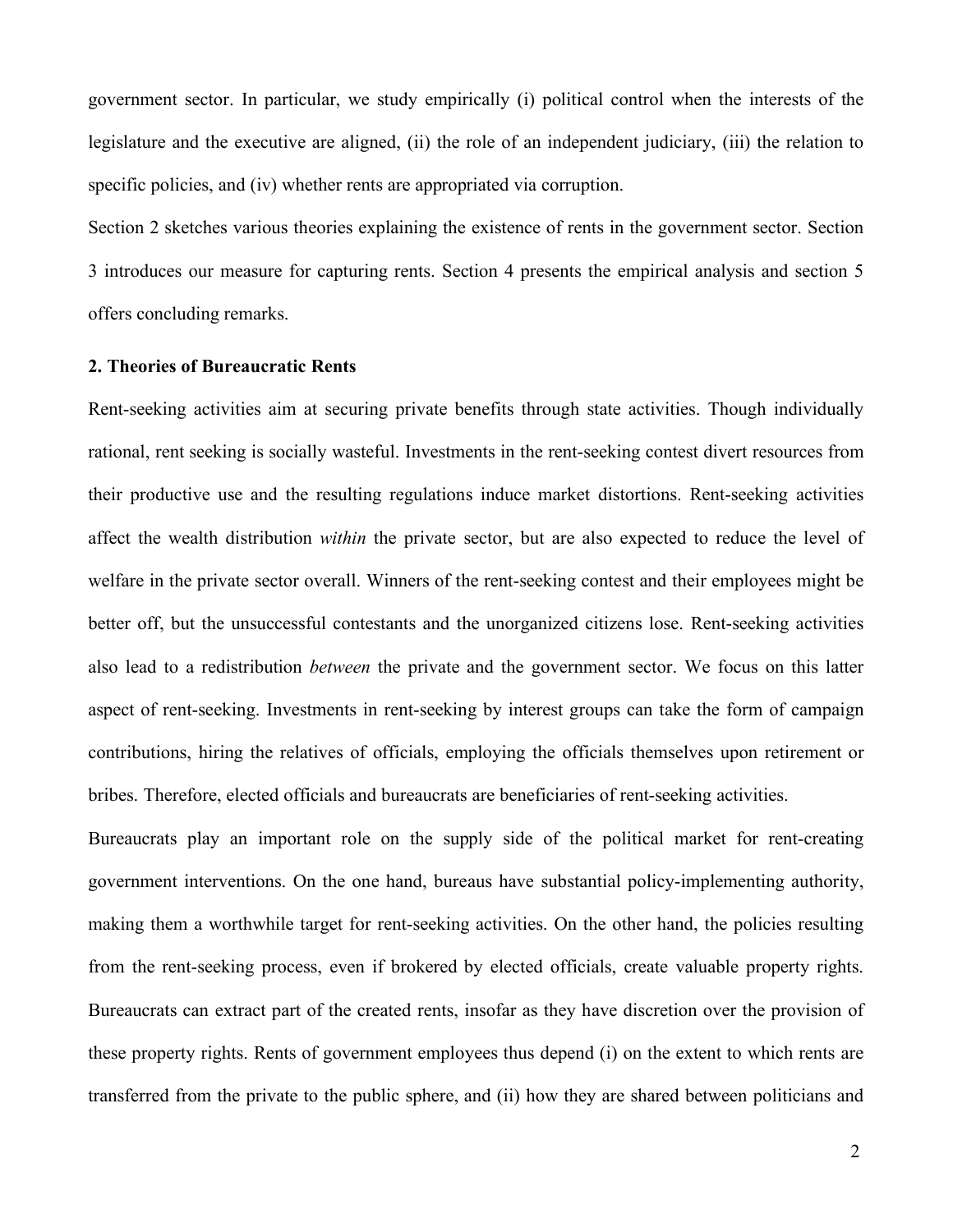the bureaucracy.

*Political Checks and Balances.* There are two opposing perspectives on how to best deal with the agency problems inherent in representative democratic governance. In a first perspective, separation of powers with competition between political institutions in a system of checks and balances is assumed to make it more difficult for politicians to collude with each other at the voters' expense. So politicians can extract less rents, bureaucrats can share in (Buchanan and Tullock 1962; Persson and Tabellini 2004). A second perspective sees the remedy in electoral competition between relatively few political parties in a centralized political system. Voters make politicians responsible for government services and rely on their clear lines of authority vis-à-vis the bureaucracy (Downs 1957; Olson 1982; Kuniková and Rose-Ackerman 2005).

How rents are shared depends on the political control of the bureaucracy by the executive and the legislator. Politicians apply a wide set of strategies including the competition for budgets among bureaus, ex post sanctions and enfranchising the politically relevant constituencies in the administrative process which monitor bureaus' behavior (Weingast and Moran 1983; McCubbins et al. 1987; de Figueiredo et al. 1999). The form of democratic governance and the political control of the bureaucracy including its organization and processes are, however, interrelated (e.g. Moe and Caldwell 1994; Spiller and Urbiztondo 1994). More or less competition between the legislature and the executive provides specific incentives to politicians in their effort to design an accountable bureaucracy in order to pursue their policy preferences (Lupia and McCubbins 1994). In the literature, the efforts of the executive and the legislature to control the bureaucracy are often discussed referring to the distinction between a presidential and a parliamentary system. It is hypothesized that the more the principals' interests diverge, the easier it is for government employees to acquire rents. Under separation of power with weak legislators, bureaucrats are able to play politicians in the executive and legislative branches off one another in the attempt to maximize their discretion. The tendency of opposing interests between the executive branch and the legislator in a presidential system fuels legislator's activism to protect its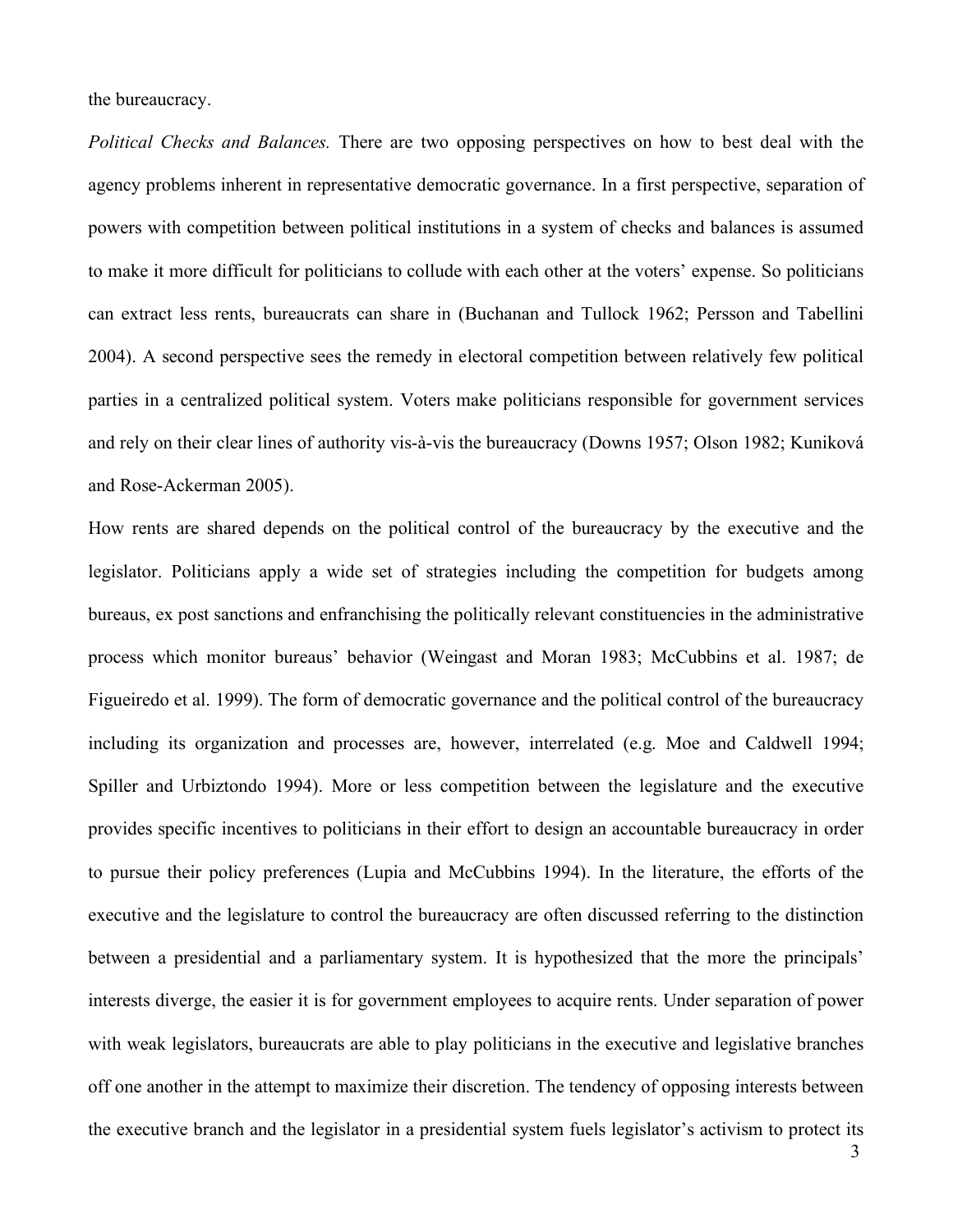interest in the bureaucracy. Legislators impose detailed rules of procedure that are difficult to alter by the executive. Political control of the bureaucracy, however, is thereby hampered. Thus, while the separation of power in a presidential system might reduce the total rents in the political system, bureaucrats are expected to face weaker political control when they try to share in. The same holds if the argument is generalized to multiple lines of control in a system of checks and balances between the executive and the legislature or when the party control of the executive and legislative branches are divided rather than unified.<sup>1</sup>

*Judicial Independence.* A less ambiguous prediction for bureaucratic rents emerges if the separation of powers is understood to include an independent judiciary. Courts have several instruments at their disposal to review and revise decisions of politicians and bureaus and thus effectively influence policymaking. They can rule on the constitutionality of a statute, on whether actions by regulatory agencies are consistent with existing law, or agencies have followed the appropriate process in making its decision (Tiller 1998; Hanssen 2000). However, politicians can override disagreeable rulings and take reprisals. This triggers strategic interaction between the court and the other actors. In order to avoid legislative overrides, courts have to consider the political interests of the other institutions of government. Hence, the court can only choose those points in the policy space from which it is not possible to deviate without reducing the utility of at least one veto player. Similarly, in administratively implementing a policy, the executive or bureaus anticipate the further evolution of the strategic interaction (Gely and Spiller 1990).

In general, the existence of an additional independent player, the judiciary, decreases bureaucratic rents.<sup>2</sup> Judicial review restricts the discretion of the player implementing a statute because the additional player's ideal point has to be considered.<sup>3</sup> It restricts agencies' discretion in policy implementation and thus rent creating possibilities directly in situations in which elected officials do not fully control the bureaucracy (Spiller 1992); it restricts bureaucratic rents indirectly by reducing overall transfers from the private to the public sectors in situations of tight political control of bureaus.

4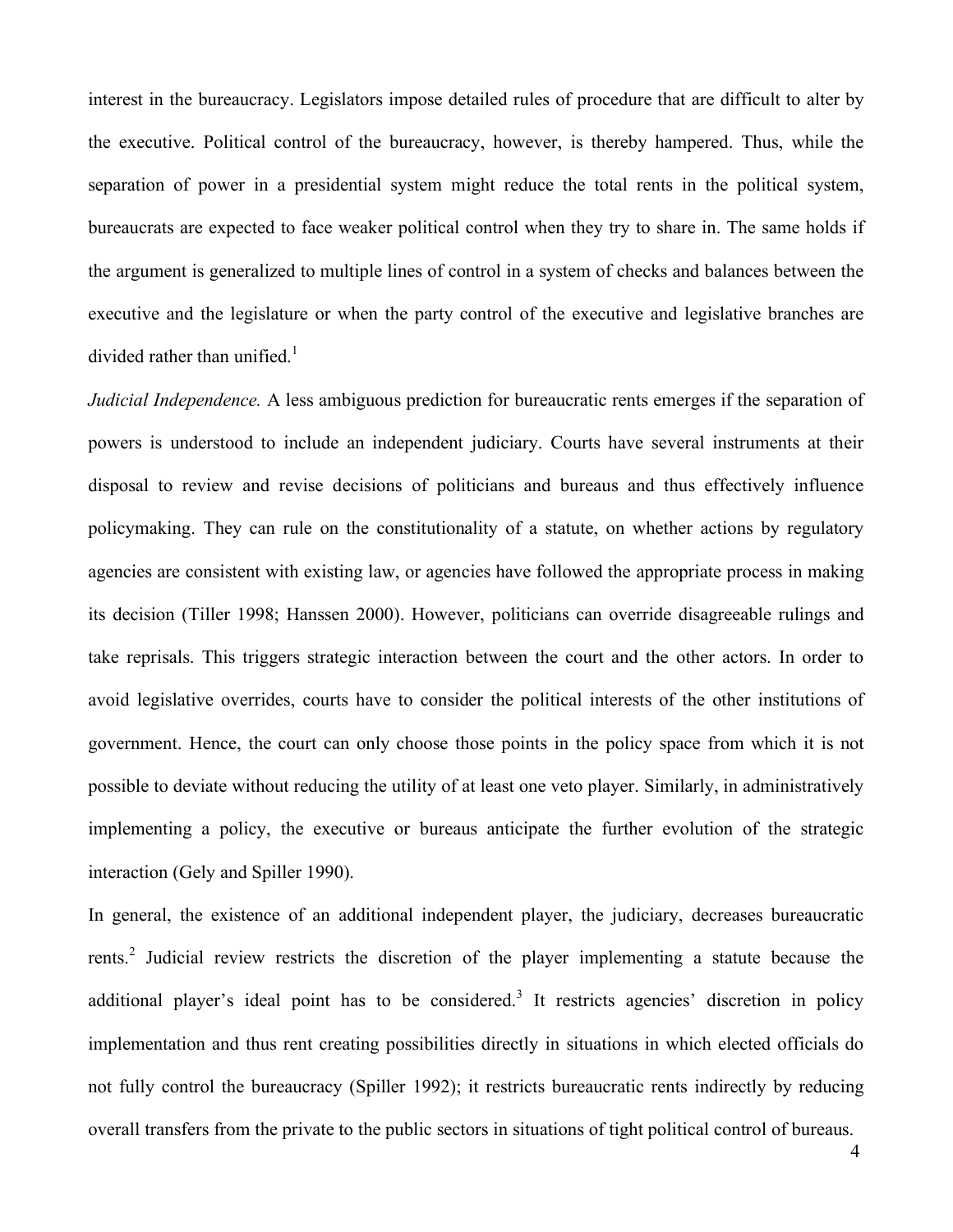The relation between judicial independence and political checks and balances or political fragmentation is often analyzed applying spatial models. There, it is only the dis-alignment of preferences of the other political actors that opens a set of policy points from which the judiciary can choose without fear of reversals (Iaryczower et al. 2002). There are, however, also separate institutional factors determining judicial independence. These factors can influence both, judges' desire and ability to challenge the elected officials' decisions, i.e. they shape the constraints on judicial decision-making and judges political alignment. Tenure of judges and nomination provisions, for example, affect the degree to which judges' preferences are aligned with those of the relevant political actor. Therefore, depending on these provisions one might observe a docile judiciary even in a fragmented environment. In contrast, majority requirements for legislative overrides and transaction costs in negotiating political deals shield the judiciary apart from the level of political fragmentation. High transaction costs might make decisions against the government's interests feasible even in times of political cohesiveness. This latter aspect is especially important as in this way an independent judiciary can serve as a means to break up politicians' and bureaucrats' cartel against citizens.

*Regulatory Policies.* Bureaucratic rents depend on the institutional framework but are finally created by specific regulations and acquired in a specific form. The main rent-creating government interventions analyzed in the literature are policies sheltering firms from competition (Tullock 1967). Strict regulations function as barriers to entry and, hence, increase incumbent firms' profits. As there is a constant threat that the rents will be annihilated, interest groups have an incentive to strike bargains with the bureaucrats (McChesney 1987). Moreover, the higher the rents created by government intervention, the higher are the incentives for bureaucrats to engage in malfeasant behavior (Ades and Di Tella 1999). The level of rents is thus expected to be the higher, the more domestic competition is hampered by regulatory policies.

*Corruption.* A mean to exploit bureaucratic discretion is to require irregular payments or bribes (e.g. Rose-Ackerman 1999). It is, however, an empirical question whether bureaucrats can acquire rents via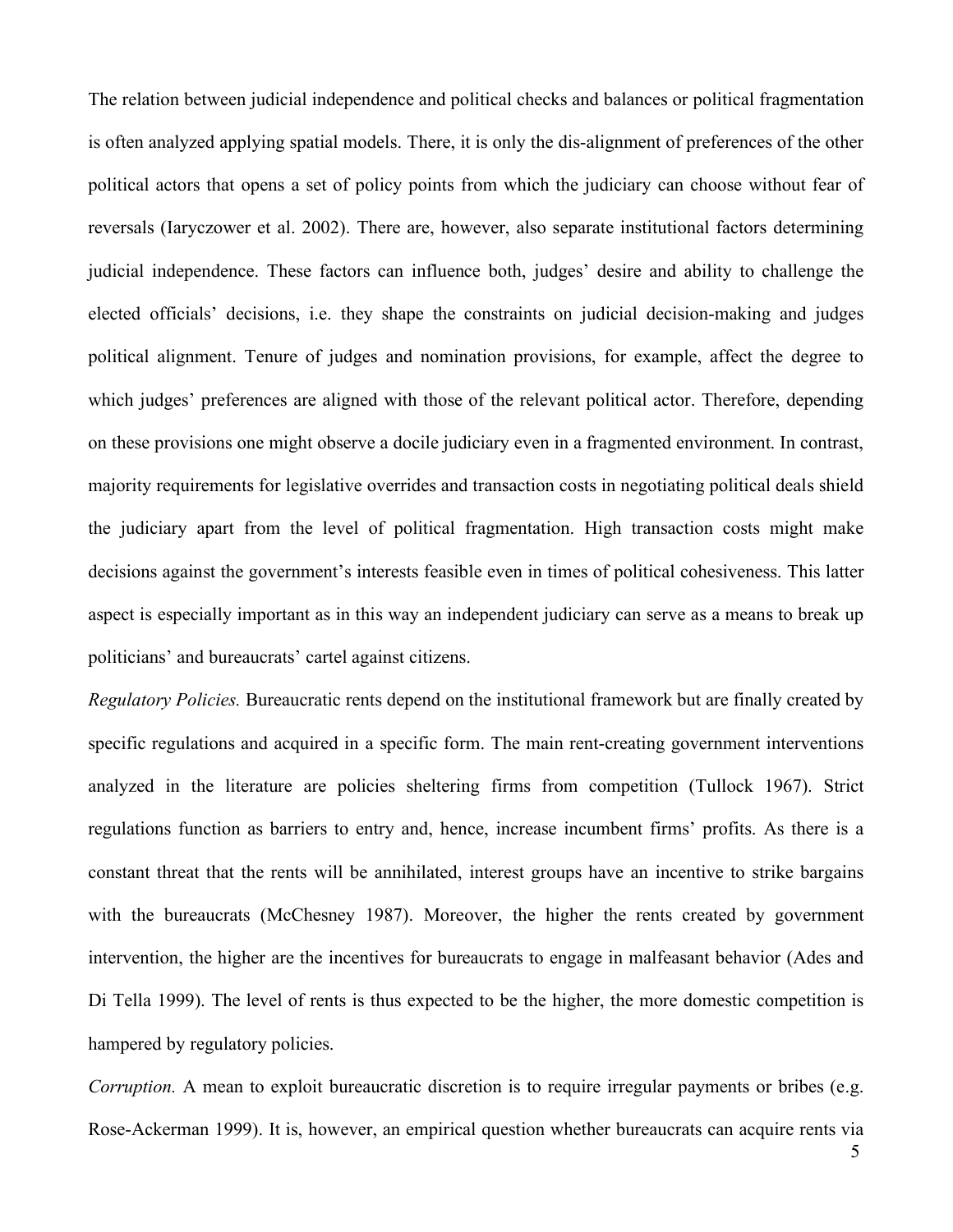corruption, or whether gains from corruption are either dissipated or compensate for lower salaries.

*Alternative Causes for Utility Premiums in the Bureaucracy and Rent Dissipation.* There are many other sources that affect the well-being of government sector employees. They may, for example, enjoy social respect from their fellow citizens and be intrinsically motivated. Empirically, we take these effects into account as level effects as there is no obvious reason to believe that they are systematically related to political control.

Despite the limited political control to bureaucratic rent-seeking, it is not clear whether bureaucrats succeed in capturing any rents at all. The rents may be dissipated in the process of acquiring and defending them (Buchanan 1980). Therefore, whether and under what conditions bureaucrats are able to capture rents are able to do so, are ultimately empirical questions.

## **3. Measurement of Rents in the Public Bureaucracy**

The economic idea of a rent is a utility premium an individual can appropriate due to his or her monopolistic position or informational advantage. We propose to approximate this utility premium by the relative difference in reported life satisfaction between public and private employees. <sup>4</sup> Behind the score indicated by a respondent lies a cognitive assessment on the extent to which she judges the overall quality of her live in a favorable way. The measures of reported subjective well-being passed a series of validation exercises and seem to significantly correlate with true positive inner feelings (see Frey and Stutzer 2002 for a survey on happiness economics and references to the validation literature). Focusing on life satisfaction allows us to capture the total net benefits of a position in the public bureaucracy. Thereby, benefits can go beyond the immediate job, e.g. due to advantages on the housing market, or utilization of public services, like education for one's children, pension benefits etc.<sup>5</sup> This 'all-inclusive' aspect differentiates our approach from research studying the job satisfaction of public and private sector employees (Heywood et al. 2002; Clark and Senik 2004).

Our empirical strategy to measure rents in the bureaucracy can be summarized as follows. The utility or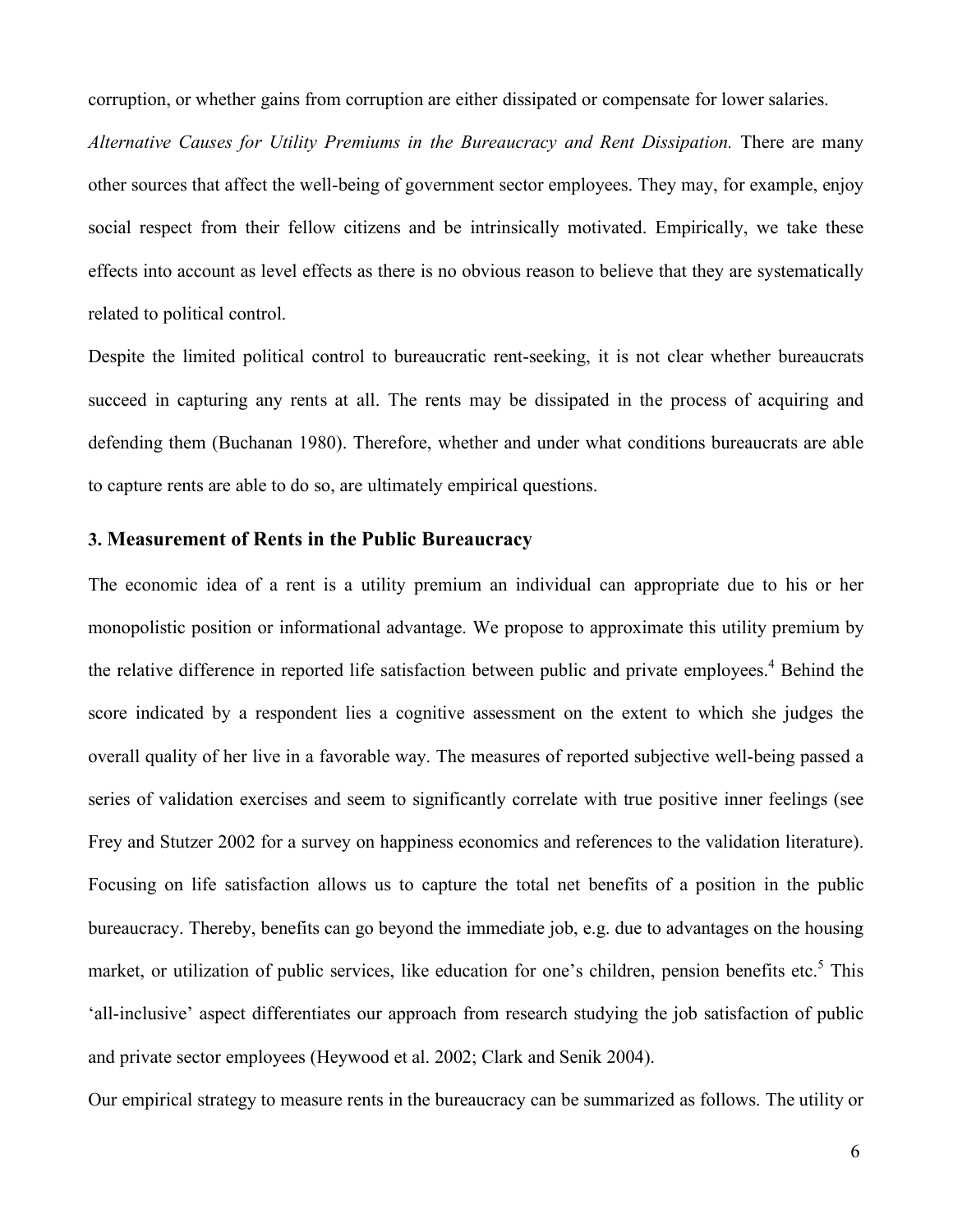life satisfaction increment or decrement from government sector employment is isolated in a multivariate regression. The *life satisfaction<sub>ii</sub>* of individual *i* living in country *j* is explained by a dummy variable that takes on the value 1 if he or she is a bureaucrat and 0 otherwise, and a vector of other personal characteristics  $Z_{ij}$  along which individuals in the two sectors might differ from one another, and which have an impact on reported life satisfaction, such as sex, age, education, marital status, type of neighborhood and citizenship status. Income, working hours and occupation are not included as control variables, because these job characteristics may be important channels through which rents are appropriated. If these job characteristics were held constant, the pervasiveness of any rent in the government sector would be underestimated. All control variables are transformed into mean deviation form,  $\mathbf{Z}_{ij} - \overline{\mathbf{Z}}_j$ . The coefficient of the constant term,  $\beta_{0j}$ , can thus be interpreted as the life In order to allow for country specific effects of government sector employment, as well as for the satisfaction of the average individual living in country *j*, if he or she were to work in the private sector. control variables on life satisfaction, the regression summarized in the following equation (1) is run for each country *j* separately:

(1) *Life satisfaction*<sub>ij</sub> = 
$$
\beta_{0j} + \beta_{1j} \text{bureaucrat}_{ij} + \beta_{2j} (\mathbf{Z}_{ij} - \overline{\mathbf{Z}}_j) + \varepsilon_{ij}
$$
.

difference in life satisfaction due to public employment in country *j*,  $\Delta_j$ , can be calculated as follows : With the estimated coefficients of the micro-econometric well-being function, the percentage

$$
\hat{\Delta}_j = \hat{\beta}_{1j} / \hat{\beta}_{0j} \, .
$$

effect. We propose the relative satisfaction differential  $\hat{\Delta}_j$  as a proxy for rents in the public sector. Calculating a relative difference *within* countries cancels out any country or culture specific response Standard errors for the relative differentials are computed using the delta method.

## **4. Empirical Analysis**

#### 4.1 Data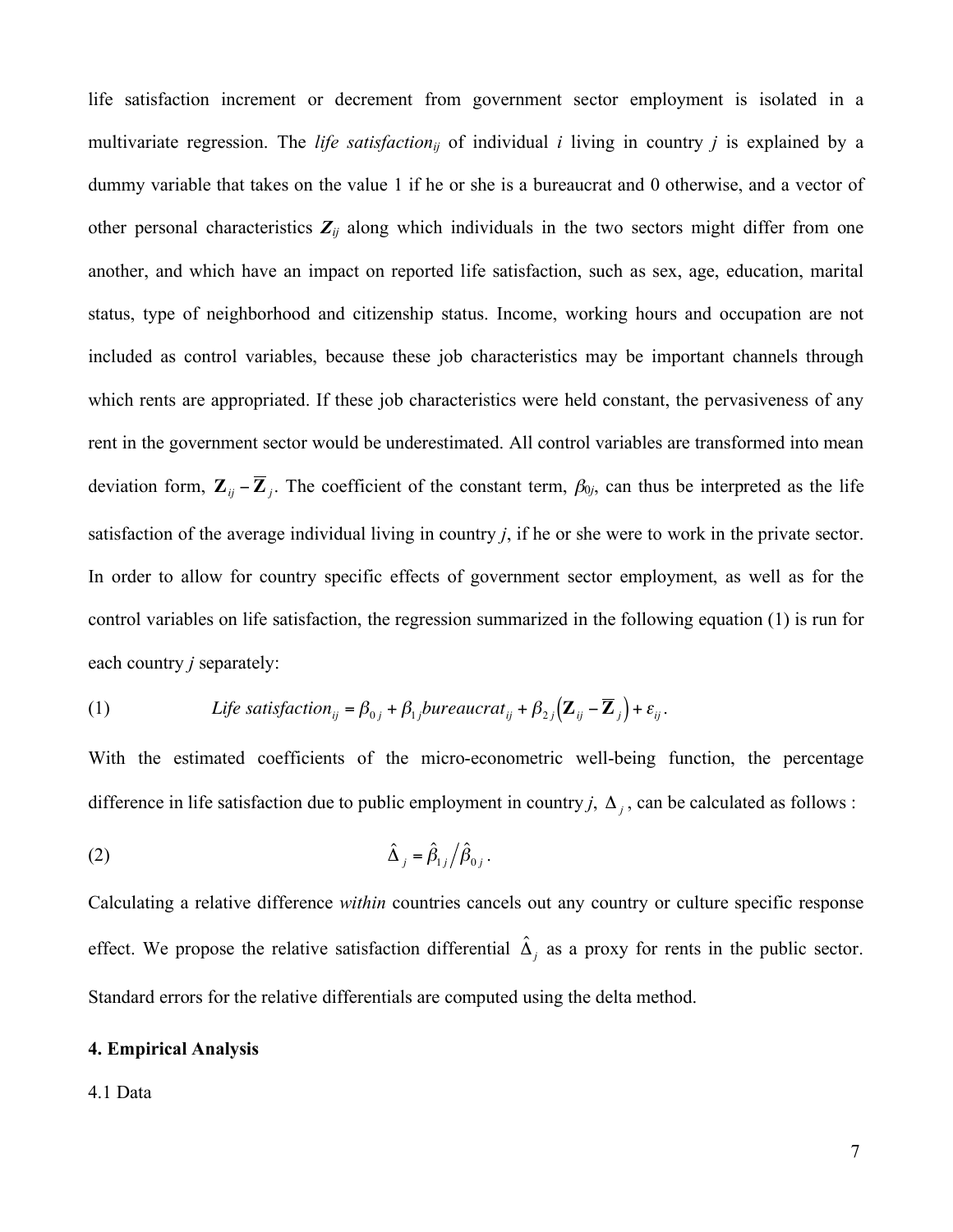In our empirical analysis, we use data from the first two waves of the European Social Survey (ESS) for 25 European countries (2002/3 & 2004/5) and the Latinobarometer (LB) for 17 Latin American countries (waves 1997, 2000, 2001 & 2003). For robustness checks, we also use the Eurobarometer (EB) with information for 13 European countries (14 waves between 1989 and 1994). Life satisfaction is reported in the ESS using the following question: 'All things considered, how satisfied are you with your life as a whole nowadays?' Individuals are asked to state their life satisfaction on a scale from 0 (extremely dissatisfied) to 10 (extremely satisfied). The questions asked in the other survey series are similar, though responses are elicited on a four-point scale. In the analysis, the sample is restricted to employed and self-employed individuals.<sup>6</sup> A dummy variable indicates whether an individual is working in the public bureaucracy. In the ESS, the variable is constructed on the basis of information about the respondents' industry. It includes people working in the public administration, defense, and compulsory social security. There are 39,925 observations from the ESS; 2695 individuals are classified as bureaucrats. In the case of the LB and the EB, the variable is constructed on the basis of information about the respondents' sector of employment. This categorization of the bureaucracy does not only include public administration, but public sector employment in total. The four waves of the LB used contain 40,539 observations with 6587 public sector employees.

# 4.2 Measurement of Rents in the Public Bureaucracy

Figure 1 presents the estimated relative utility differentials for the individual countries.

# $\leq$  Figure 1 about here  $>$

There are four countries with life satisfaction differentials for public employees that are plus 5% or larger. These are the Czech Republic, Greece, Paraguay and Poland. At the other end of the spectrum there are countries in which it is more attractive to work in the private sector. For Sweden, Israel and Costa Rica the relative differentials are around minus 2% to minus 5%. The relative gaps in life satisfaction are measured with different degrees of precision, reflected in the confidence interval for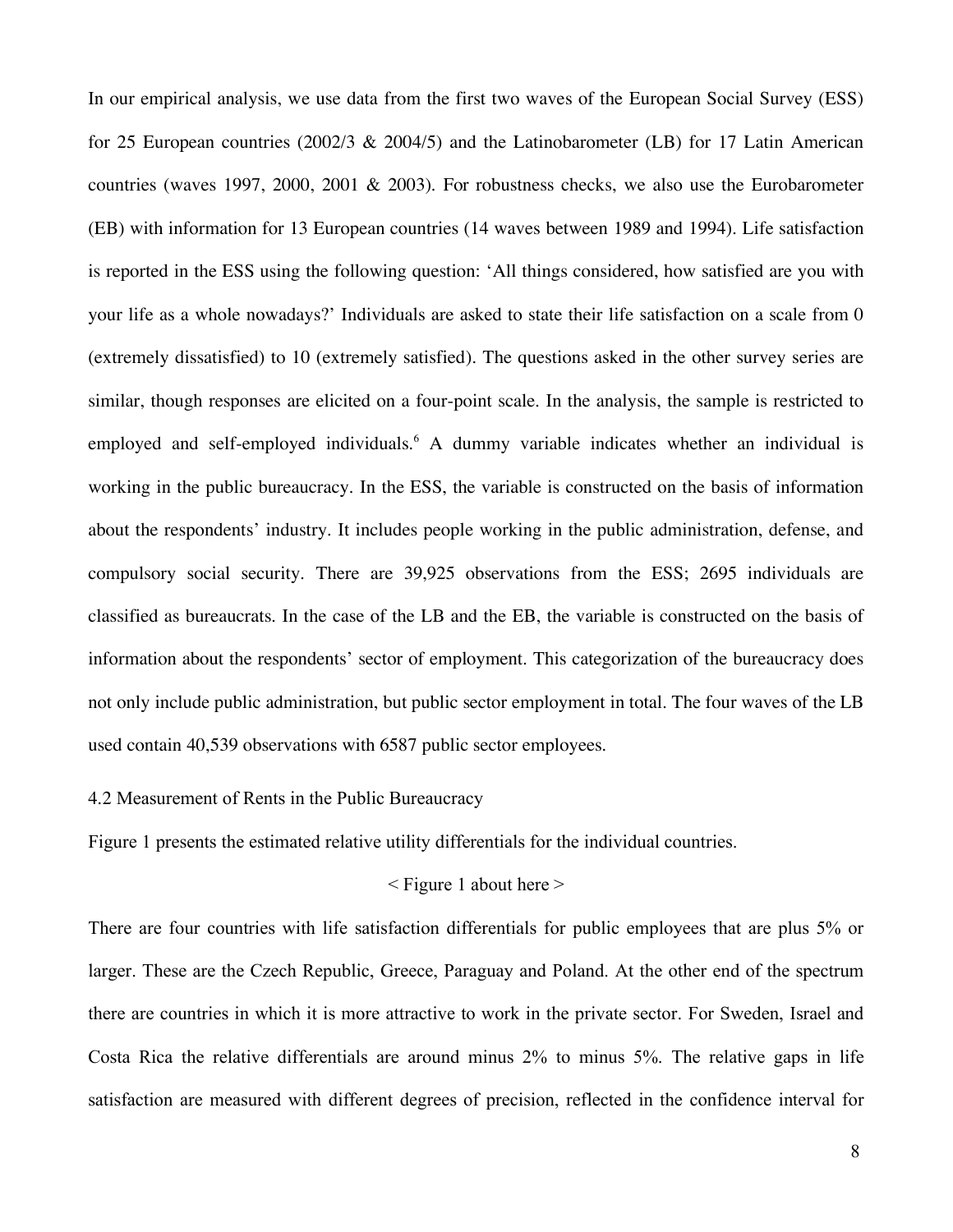each estimation. These variations in the standard errors of the relative differentials are taken into account in the next step of the analysis.

## 4.3 Determinants of Rents in the Government Sector

This section tests the determinants of rents discussed in section 2. Rents in the government sector, the dependent variable, are taken from our first step estimations for single countries. As the dependent variable is measured with unequal precision across countries, we have to correct for heteroskedasticity. We estimate GLS models and use the inverse of the estimated standard errors of the relative life satisfaction differentials as weights. We include a dummy variable for Latin American countries and the log of GDP per capita in the baseline specification. As economic development is an important summary measure for a functioning state and economy, this ensures that we study the determinants of rents for economically comparable countries and are not just picking up the effect of economic development.

*(i) Political Checks and Balances.* Rents in the government sector are hypothesized to depend on two countervailing effects of the political checks and balances in a country (see section 2.1). Regarding political checks and balances a basic distinction is between a presidential and a parliamentary system. While indicators for this institutional difference are readily available an econometric identification of the consequences of this specific institutional difference is not possible in the sample at hand. The reason is that Latin American countries adopted presidential systems while European countries mainly chose parliamentary systems. However, it is possible to study the political checks and balances emerging from an alignment or disalignment of the political preferences of the executive and the legislature. We construct a variable based on data from Henisz (2002). Alignment takes on value 1 if the executive is aligned with at least one legislative chamber and zero otherwise. Table 1 shows that the relative life satisfaction differential is 3.6 percentage points larger in countries where the executive and the legislature are dominated by the same party. However, the difference is not statistically significant.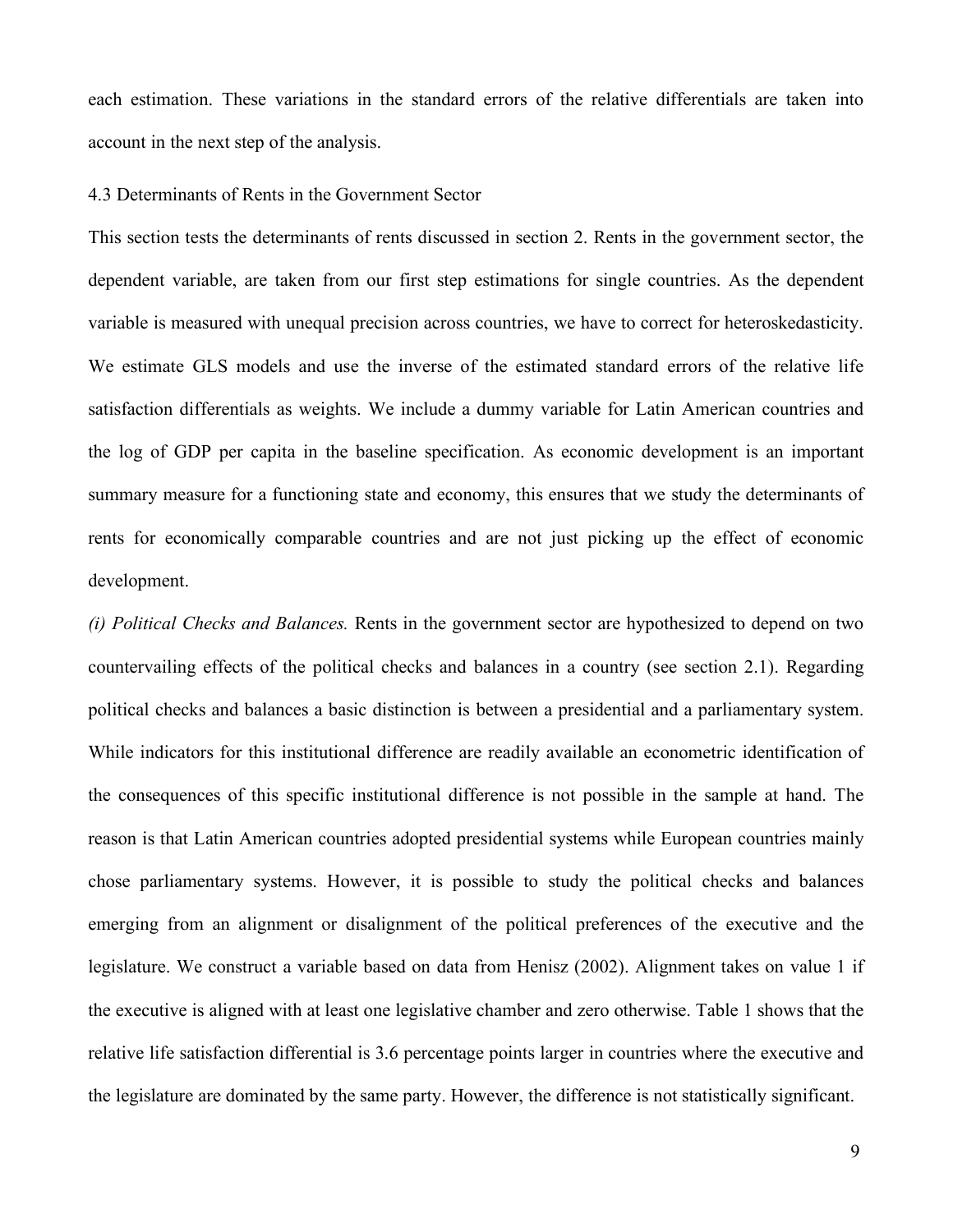#### < Table 1 about here >

*(ii) Judicial Independence.* For judicial checks, we estimate large negative effects on the proxy for rents. The first variable measures judicial independence, or the absence of interference by the government or parties in disputes. The second measures the extent to which a trusted legal framework exists for private business to challenge the legality of government actions or regulations. Both measures are based on the perceptions of business executives about the judicial system in the country they operate (Gwartney and Lawson 2004).<sup>7</sup> The decrement of the differential for an increase of the indicators by one standard deviation amounts to 3.2 percentage points for judicial independence and 3.6 percentage points for impartial courts. While the degree of judicial independence depends on the political checks and balances, it is not fully determined by them. Therefore, we take both institutional aspects jointly into account in the estimation equation. Judicial independence is still related with lower rents in the public bureaucracy. The positive effect for alignment is now statistically significant. If political checks and balances are undermined by an executive and legislature that are dominated by the same party, rents are estimated to be higher, ceteris paribus.

*(iii) Regulatory Policies.* Column VI and VII in table 1 show that rents in the public sector are systematically related to policies protecting firms from competition. We use two variables based on business executives' perceptions (i) on how easy it is in general to start a new business, and (ii) on the prevalence of price controls (Gwartney and Lawson 2004). We find that rents are lower when it is easier to start a business and higher when price controls are more widespread. A change of the former indicator by one standard deviation is related to a 3.8 percentage point change of the relative life satisfaction differential; the respective figure for the latter indicator is 2.1 percentage points.

*(iv) Corruption.* Whether public employees acquire rents through corruption is empirically studied in column VIII of table 1. The pervasiveness of corruption in a country is measured by an indicator that specifically captures bureaucratic corruption. It is based on a survey measuring perceptions of business executives about the frequency of irregular, additional payments, connected with import and export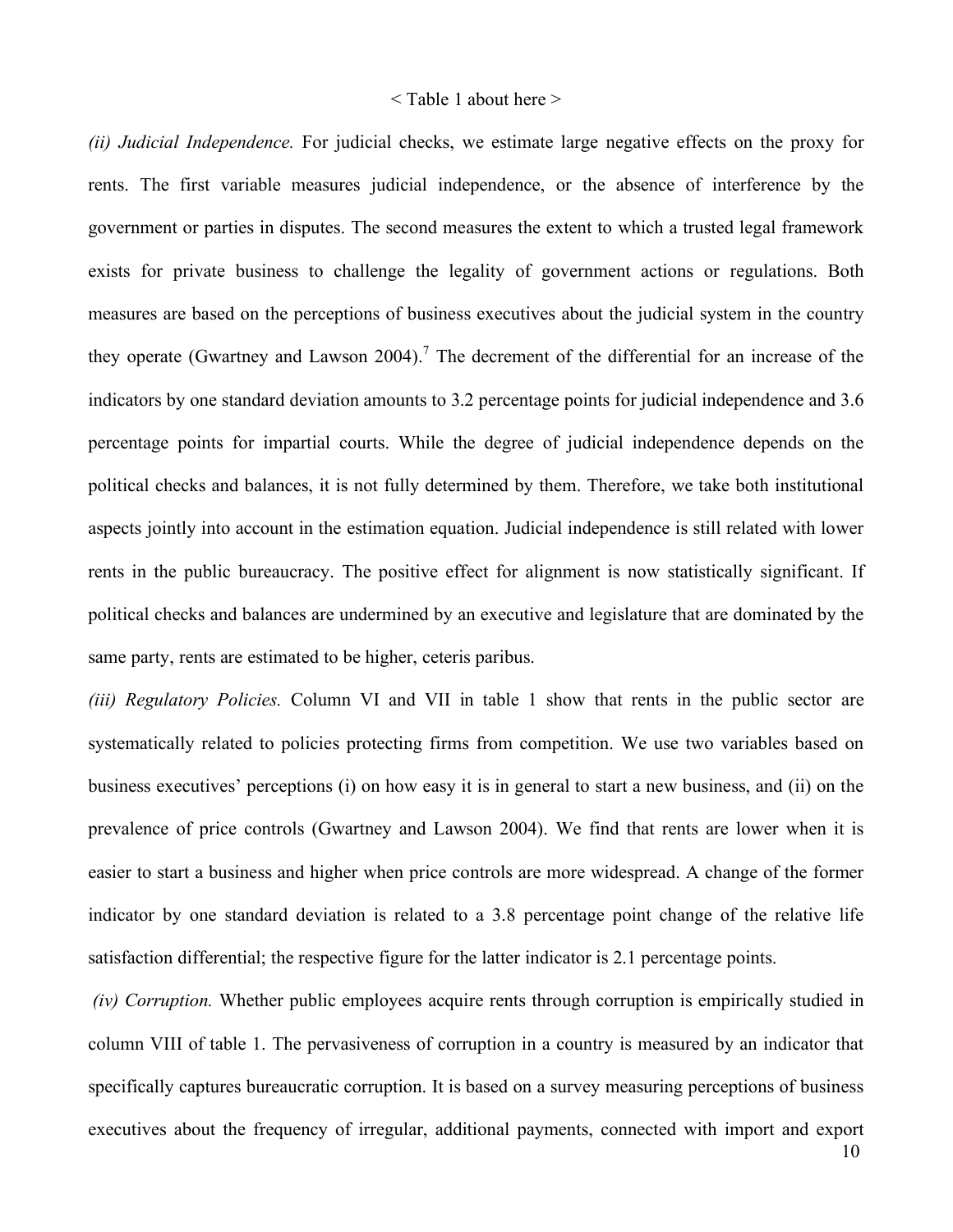permits, business licenses, exchange controls, tax assessments, police protection, or loan applications (Gwartney and Lawson 2004). We find a close positive association between corruption and bureaucratic rents for the sample considered. Figure 2 visualizes the positive statistical association.

# $\leq$  Figure 2 about here  $\geq$

An increase of the corruption index by one standard deviation entails an increment in the life satisfaction differential of 4.7 percentage points, a magnitude comparable to the difference in the level of rents between Sweden on the one hand and Brazil on the other hand.

We tested the sensitivity of our results in a series of robustness checks.<sup>8</sup> The results are very similar for a sample with less European countries, based on a combination of the LB with the EB instead of the ESS. Moreover, the qualitative results do not depend on the weighting of observations. The relative life satisfaction differentials based on the EB are estimated with a higher precision compared to the ESS as the number of observations and the number of sampled bureaucrats exceeds those of the ESS. Both robustness tests are, therefore, reassuring that the results are not driven by a combination of both imprecisely measured life satisfaction differentials and the weighting correction for heteroskedasticity.

## **5. Concluding Remarks**

In this paper, a new measure is introduced to directly approach the idea of rents in the public bureaucracy: the difference in life satisfaction between people working in the government sector and people working in the private sector *within* a country. We find that the relative advantage of working in the government sector differs substantially across countries. In accordance with theories on rentseeking, we find that the differences in rents can be partly accounted for by country differences in regulatory policies and differences in institutional constraints. Our proxy measure of rents also correlates with a widely used perceived corruption index. The fact that rents positively correlate with corruption shows that the benefits acquired through corruption are neither completely dissipated, nor do they compensate for potentially lower regular salaries in the government sector.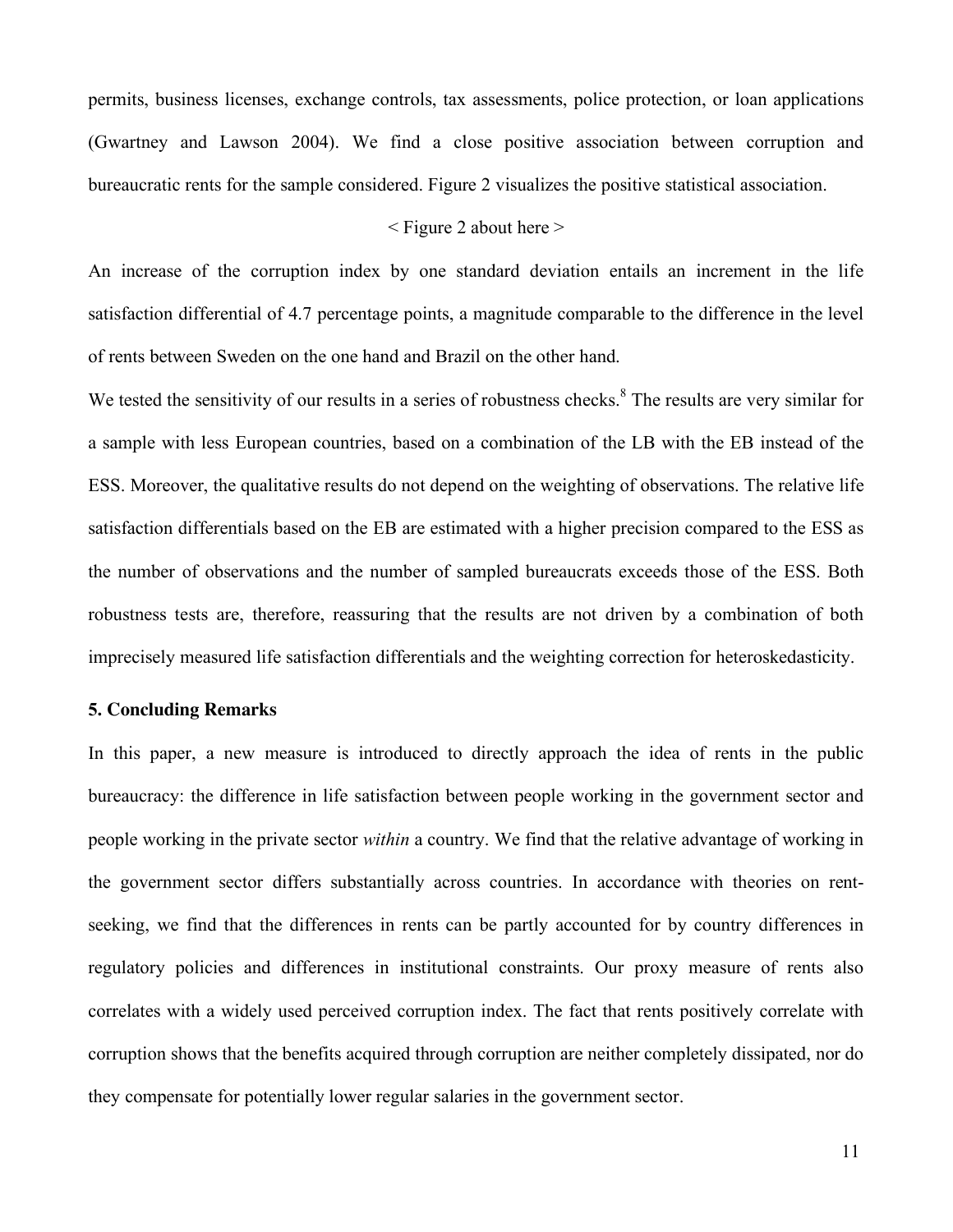Our new methodological approach can be applied to study other forms of rents outside of the government sector, where market imperfections have to be assessed. For example, it can be studied to what extent people exposed to environmental disadvantages are compensated on the housing and labor market. The approach can also be applied to study groups (e.g. minorities or women) that are potentially discriminated on the labor market. More generally, our analysis demonstrates that life satisfaction data can be applied to validate theories in law, economics and politics in a new way.

## **Endnotes**

<sup>1</sup> The arguments can, of course, be refined to take into account the many differences within the two baseline models of representative democracy, e.g., with regard to electoral rules, the strength of regional legislative representation etc.

 $2$  Landes and Posner (1975) argue that an independent judiciary can also facilitate rent extraction by the other branches. It immunizes laws from short-run political pressures and thereby increases the value of legislation sold to interest groups.

<sup>3</sup> Tiller and Spiller (1999) point out that agencies can retain some discretion by strategically choosing more burdensome regulatory instrument if such choice imposes even greater relative costs on judicial reversal.

<sup>4</sup> In a competitive market equilibrium with homogenous agents we expect no difference in reported life satisfaction between the two sectors and thus no systematic rents.

 $<sup>5</sup>$  The approach also allows us to capture any disutility from working in the public bureaucracy.</sup>

<sup>6</sup> This restriction leads to lower bound estimates of bureaucratic rents for two reasons. First, former government sector employees usually enjoy exceptionally generous retirement provisions. Second, public officials are often protected from dismissal by special statutes. Hence, former bureaucrats will be underrepresented among unemployed people. Generous retirement arrangements and greater job security are both likely to be important aspects of bureaucratic rents.

 $^7$  All indices from Gwartney and Lawson (2004) are rescaled such that they take on values between 0 and 10 with 0 meaning, for example, the least independent.

<sup>8</sup> For the sake of brevity, the results are only reported in the unpublished data appendix (available on request).

## **References**

Ades, Alberto and Rafael Di Tella. 1999. Rents, Competition, and Corruption 89 *American Economic Review* 982-93.

Buchanan, James M. 1980. Rent Seeking and Profit Seeking, in J. M. Buchanan, R. M. Tollison and G. Tullock, eds, *Toward a Theory of the Rent-Seeking Society*. Texas: Texas A & M University Press.

--- and Gordon Tullock. 1962. *The Calculus of Consent*. Ann Arbor: University of Michigan Press.

Clark, Andrew E. and Claudia Senik. 2004. The (Unexpected) Structure of "Rents" on the French and British Labour Markets. DELTA Working Papers No. 2004-01, Paris, F: École Normale Supérieure.

de Figueiredo, Rui J. P., Jr., Pablo T. Spiller and Santiago Urbiztondo. 1999. An Informational Perspective on Administrative Procedures 15 *Journal of Law, Economics, and Organization* 283-305.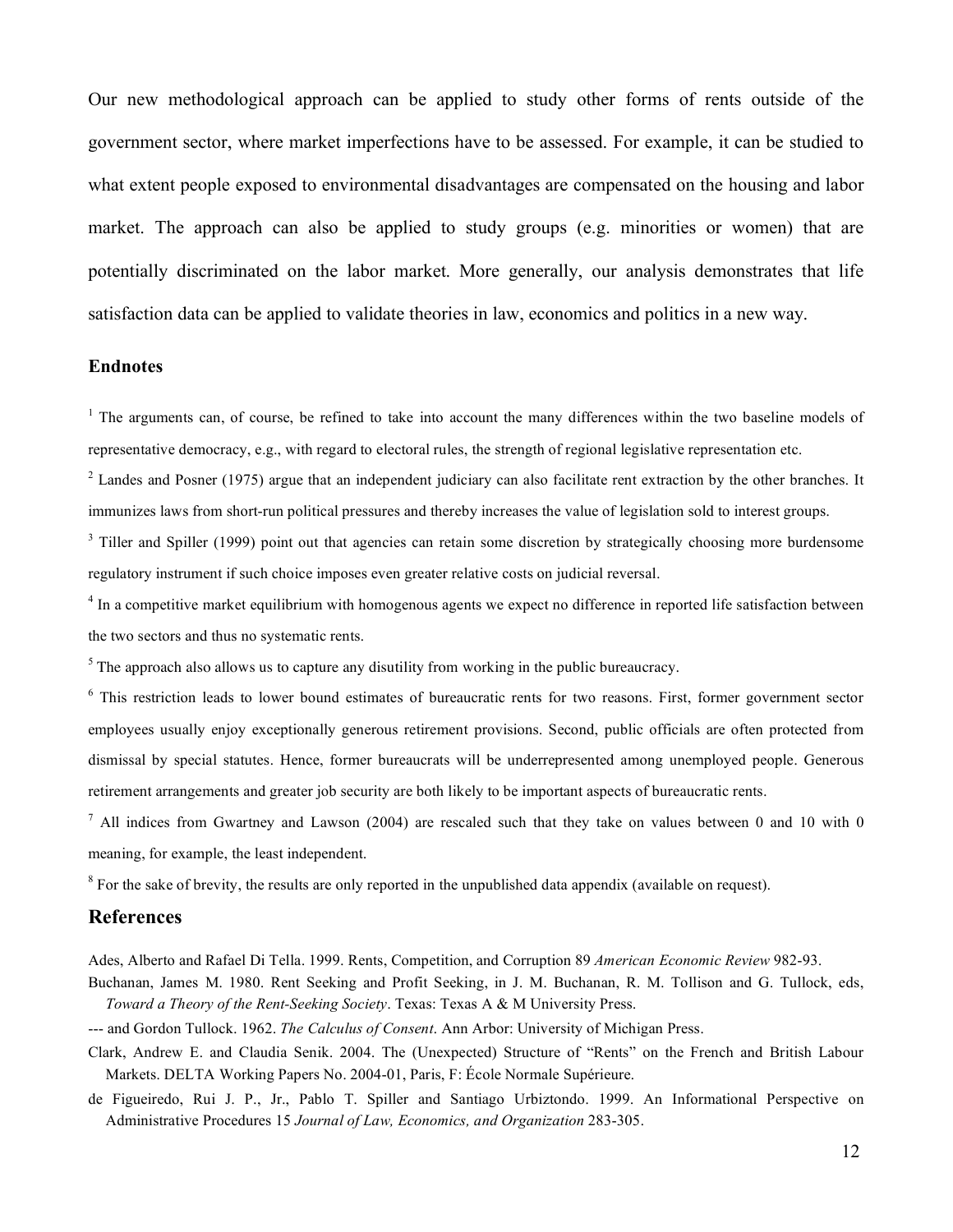Downs, Anthony. 1957. *An Economic Theory of Democracy*. New York: Harper.

- Frey, Bruno S. and Alois Stutzer. 2002. What Can Economists Learn from Happiness Research? 40 *Journal of Economic Literature* 402-35.
- Gely, Rafael and Pablo T. Spiller. 1990. A Rational Choice Theory of Supreme Court Statutory Decisions with Applications to the State Farm and Grove City Cases 6 *Journal of Law, Economics, and Organization* 263-300.
- Graham, Carol and Andy Felton. 2005. Life Satisfaction in 17 Latin American Countries. Mimeo, Brookings Institution.
- Gwartney, James D. and Robert A. Lawson. 2004. *Economic Freedom of the World*. Vancouver: The Fraser Institute.
- Hanssen, F. Andrew. 2000. Independent Courts and Administrative Agencies: An Empirical Analysis of the States 16 *Journal of Law, Economics, and Organization* 534-71.
- Henisz, Witold J. 2002. The Institutional Environment for Infrastructure Investment 11 *Industrial and Corporate Change* 355-89.
- Heston, Alan, Robert Summers and Bettina Aten. 2002. Penn Word Table 6.1. Mimeo, Center for International Comparisons, University of Pennsylvania.
- Heywood, John S., W. Stanley Siebert and Xiangdong Wei. 2002. Worker Sorting and Job Satisfaction: The Case of Union and Government Jobs 55 *Industrial & Labor Relations Review* 595-609.
- Iaryczower, Matías, Pablo T. Spiller and Mariano Tommasi. 2002. Judicial Independence in Unstable Environments, Argentina 1935-1998 46 *American Journal of Political Science* 699-716.
- Kuniková, Jana and Susan Rose-Ackerman. 2005. Electoral Rules and Constitutional Structure as Constraints on Corruption 35 *British Journal of Political Science* 573-606.
- Landes, William M. and Richard A. Posner. 1975. The Independent Judiciary in an Interest-Group Perspective 18 *Journal of Law and Economics* 875-901.
- Lupia, Arthur and Mathew D. McCubbins. 1994. Designing Bureaucratic Accountability 57 *Law and Contemporary Problems* 91-126.
- McChesney, Fred S. 1987. Rent Extraction and Rent Creation in the Economic Theory of Regulation 16 *Journal of Legal Studies* 101-18.
- McCubbins, Mathew D., Roger G. Noll and Barry R. Weingast. 1987. Administrative Procedures as Instruments of Political Control 3 *Journal of Law, Economics, and Organization* 243-77.
- Moe, Terry M. and Michael Caldwell. 1994. The Institutional Foundations of Democratic Government: A Comparison of Presidential and Parliamentary Systems 150 *Journal of Institutional and Theoretical Economics* 171-95.
- Olson, Mancur Jr. 1982. *The Rise and Decline of Nations*. New Haven: Yale University Press.
- Persson, Torsten and Guido Tabellini. 2004. Constitutions and Economic Policy 18 *Journal of Economic Perspectives* 75- 98.
- Rose-Ackerman, Susan. 1999. *Corruption and Government*. Cambridge: Cambridge University Press.
- Spiller, Pablo T. 1992. Agency Discretion under Judicial Review 16 *Mathematical and Computer Modelling* 185-200.
- --- and Santiago Urbiztondo. 1994. Political Appointees Vs. Career Civil Servants: A Multiple Principals Theory of Political Bureaucracies 10 *European Journal of Political Economy* 465-97.
- Tiller, Emerson H. 1998. Controlling Policy by Controlling Process: Judicial Influence on Regulatory Decision Making 14 *Journal of Law, Economics, and Organization* 114-35.
- --- and Pablo T. Spiller. 1999. Strategic Instruments: Legal Structure and Political Games in Administrative Law 15 *Journal of Law, Economics, and Organization* 349-77.
- Tullock, Gordon. 1967. Welfare Costs of Tariffs, Monopolies, and Theft 5 *Western Economic Journal* 224-32.
- Weingast, Barry R. and Mark J. Moran. 1983. Bureaucratic Discretion or Congressional Control? Regulatory Policymaking by the Federal Trade Commission 91 *Journal of Political Economy* 765-800.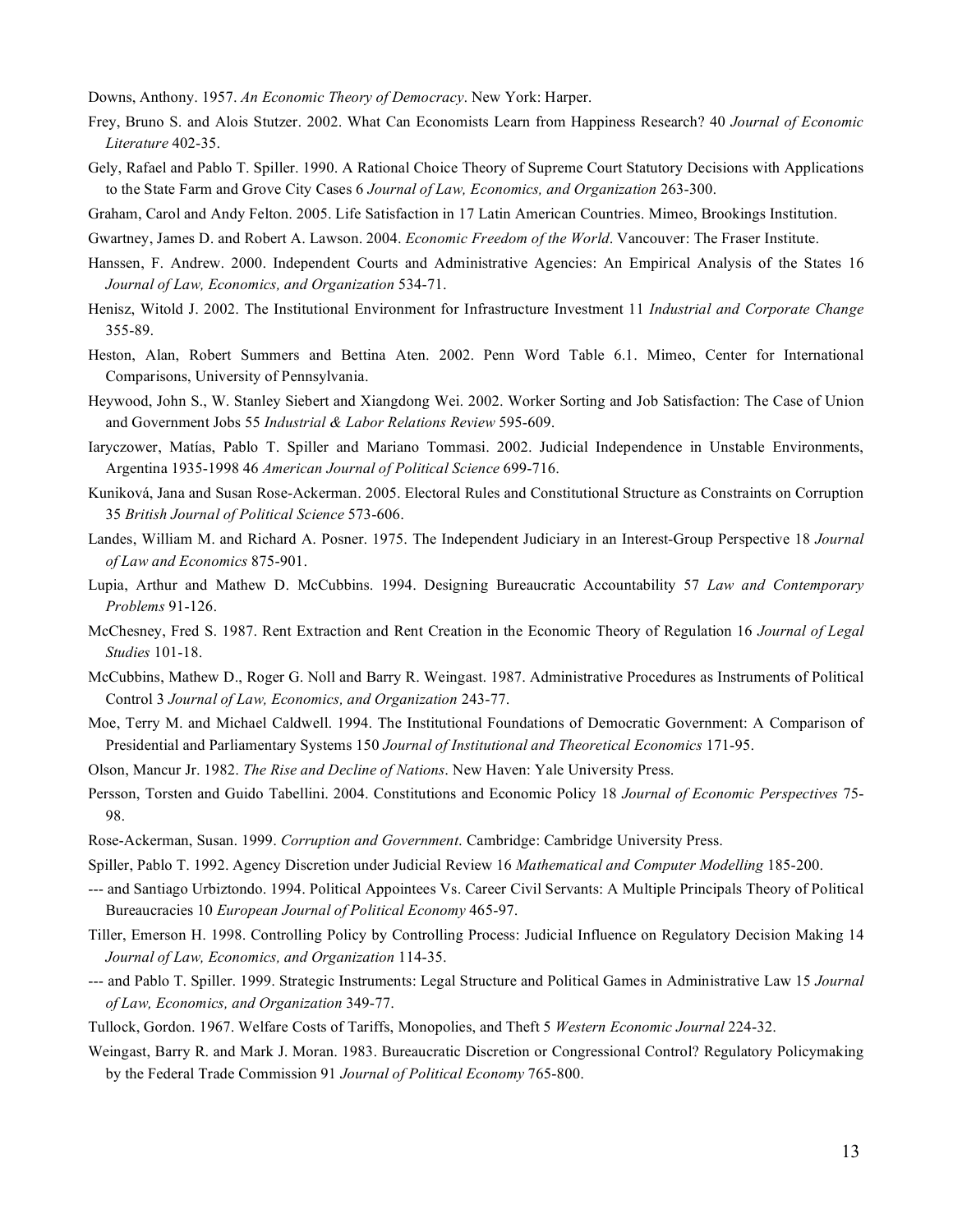

*Figure 1*. Relative life satisfaction differentials for Europe and Latin America

*Notes*: This graph plots estimates for the relative life satisfaction differentials and the corresponding 90% confidence interval. The standard errors of the relative differentials are computed using the delta method. *Sources*: ESS 2002/3 and 2004/5 and Graham and Felton (2005) based on LB 1997, 2000, 2001 and 2003.



*Figure 2.* Corruption and rents in the public bureaucracy

*Notes:* (1) GLS estimation; (2) shaded area is 95% confidence interval; (3) life satisfaction differentials are corrected for log(GDP per capita) and separate constants for Europe and Latin America, respectively. *Sources:* ESS 2002/3 and 2004/5, Graham and Felton (2005) based on LB 1997, 2000, 2001 and 2003, Heston et al. (2002) and Gwartney and Lawson (2004).